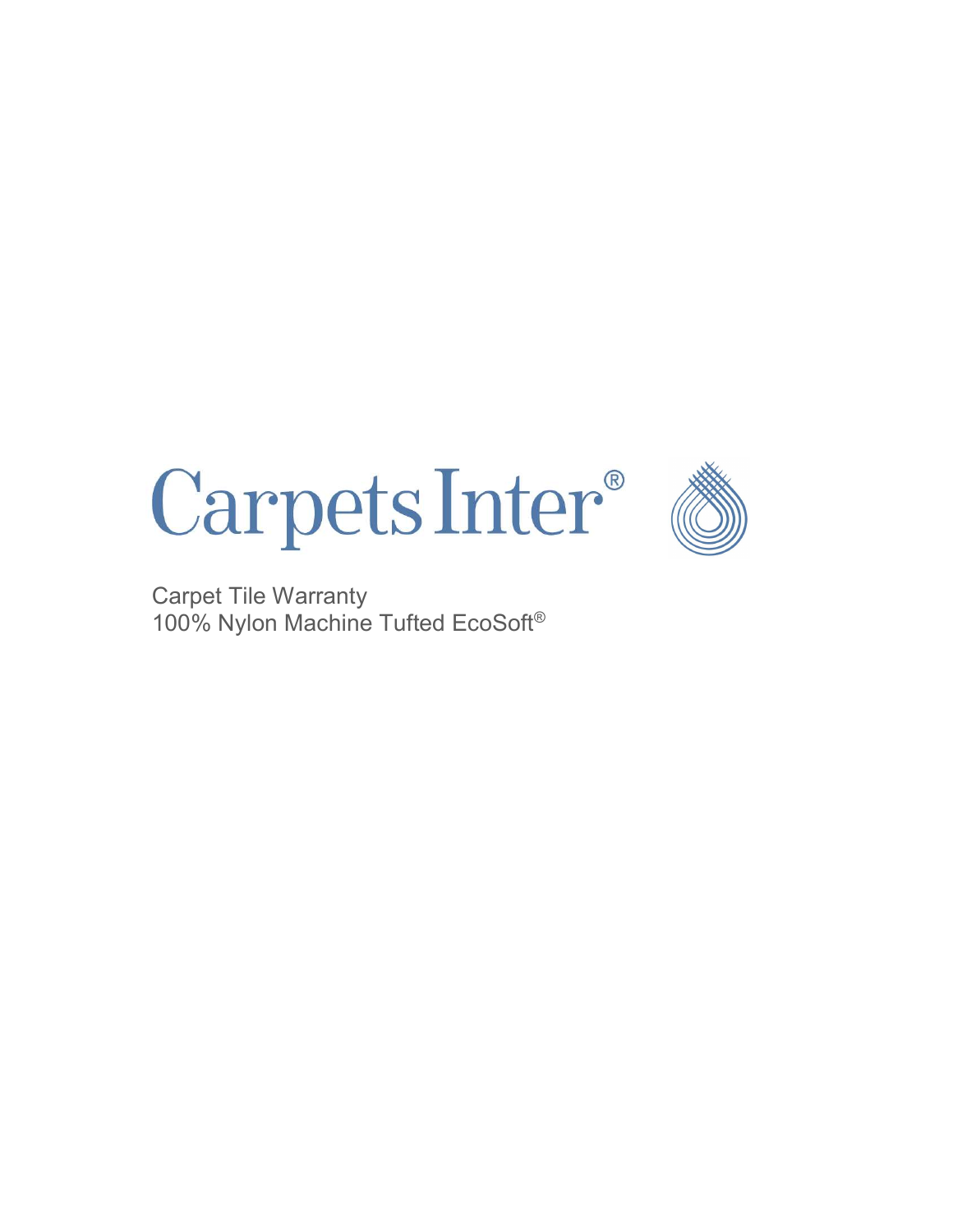Carpets Inter warrants its 100% Nylon Machine Tufted EcoSoft® Carpet Tile against excessive surface wear under normal use for fifteen years of the original purchaser's ownership of the carpet, under the terms and conditions set forth below.

## Features

- Delamination The carpet will not de-laminate.
- Static Control The carpet will not generate static charges in excess of 3.0 KV when tested under the standard AATCC-134 test method.
- Dimensional Stability The carpet will retain its stability and any dimensional changes due to normal atmospheric conditions, will be within internationally accepted tolerances as measured under test method BS EN 986 < 0.15%.
- Unraveling The carpet will not show continuous unraveling of the surface pile yarn.

Carpets Inter's 100% Nylon Machine Tufted EcoSoft® Carpet Tile is warranted against excessive surface wear. "Excessive surface wear" means loss of more than 10% by weight of face fiber in a particular area of carpeting. If any of the 100% Nylon Machine Tufted EcoSoft® Carpet Tile displays excessive surface wear under conditions of normal use within fifteen years of installation, Carpets Inter will bear all labor and material costs for replacement or repair of the affected area.

This warranty applies only to manufacturing defects. It does not apply to damage resulting from the acts of third parties, such as cuts, tears, burns, or pile crush. It does not apply to watermarking, shade variations, or dye lot differences, which are not manufacturing defects.

This warranty applies to carpet installed on floor surfaces prepared in accordance with the Carpet and Rug Institute's CRI 104 – Sept 2015 Standard for Installation of commercial carpet (http://www.carpet-rug.org/Industry-Resources/CRI-Installation-Standards.aspx) or BS 5325 or AS/NZS 2455.1 and AS/NZS 2455.2, using adhesives and installation procedures as recommended by Carpets Inter. It does not apply to damage resulting from improper installation, such as moisture damage from inadequate barrier matting.

## Wet Slab Installations

The inherent moisture permeability of the EcoSoft® carpet tile permits the slab moisture to travel through the backing and carpet, allowing for dissipation through the air, if the conditions below are met.

• Concrete or Sub-Floor Relative Humidity (RH) up to 99% (as measured by ASTM F2170-11 Standard Test Measure for Determining Relative Humidity in Concrete Floor Slabs Using In-Situ Probes) for no longer than 6 months from date of installation. This does not cover catastrophic events.